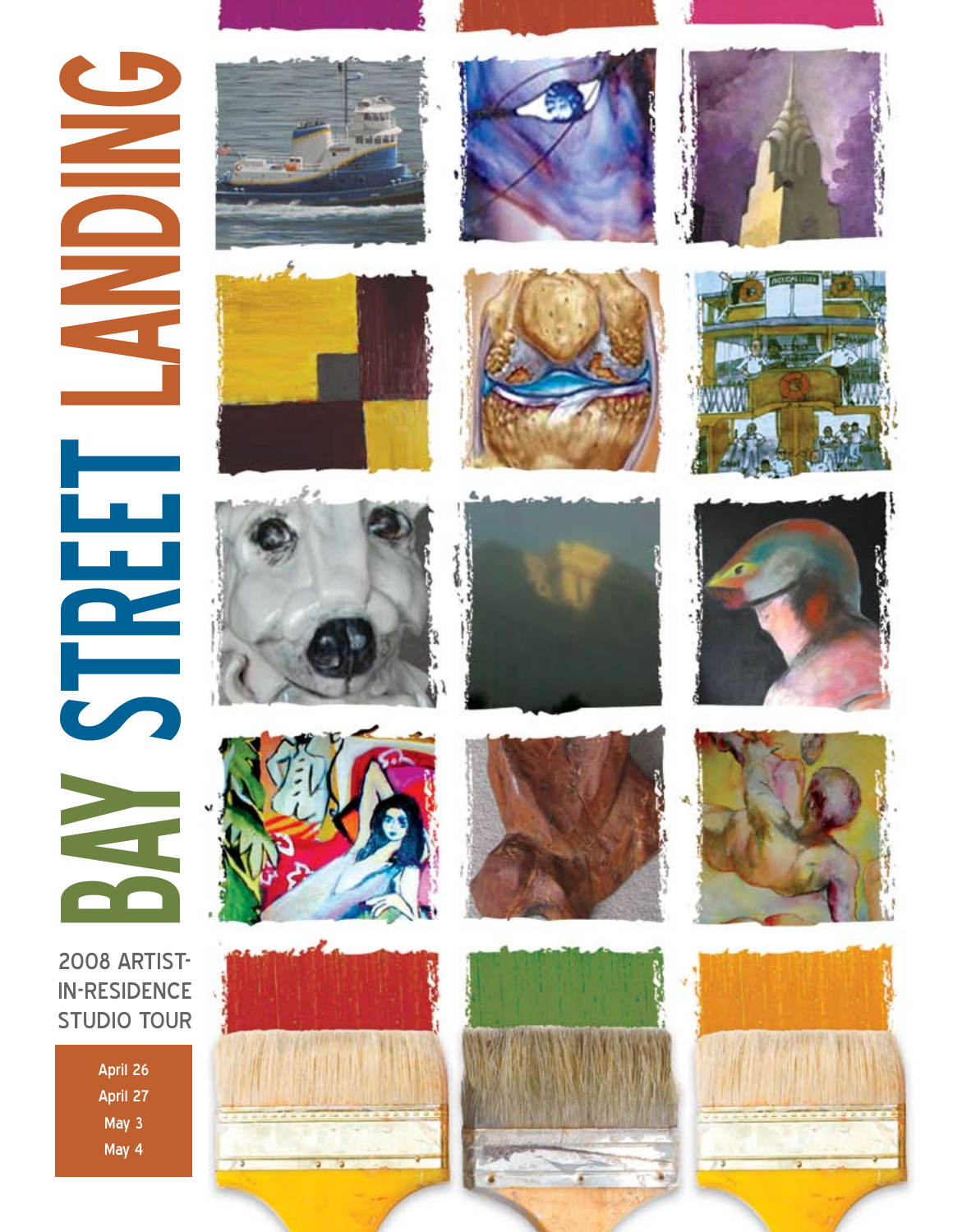Robert Civello considers himself to be an Expressionist Figurative Painter. His work is best described as visceral, bold, austere and vibrant in color. Bruised imagery and surface texture are employed for dramatic expression of emotional states and his thoughts regarding the human condition. Robert is the Director of Arts Program for Global Medical Research Organization and was a founding member of Noho Gallery Co-op and president, inception, 1975, through 1978. He assisted in founding of Association of Artist Run Galleries (AARG) and worked on the establishment of Artists' Rights. Google: Civell Mann Site





Druanne Dillon



Foggy Lower Broadway • 2 x 4 • 2007

Druanne Dillon likes to capture her aspiring model dog and cat, farm and other animals, portraits of humans, dramatic landscapes and seascapes, fruit, things in the fog and the occasional band on film. An avid traveler with a quirky, restless artistic

sensibility, Druanne strives to shoot pretty pictures that are also unusual, perhaps even edgy. Druanne shows regularly locally, has been part of exhibitions in Manhattan and has work hanging in collections in the U.S. and the U.K.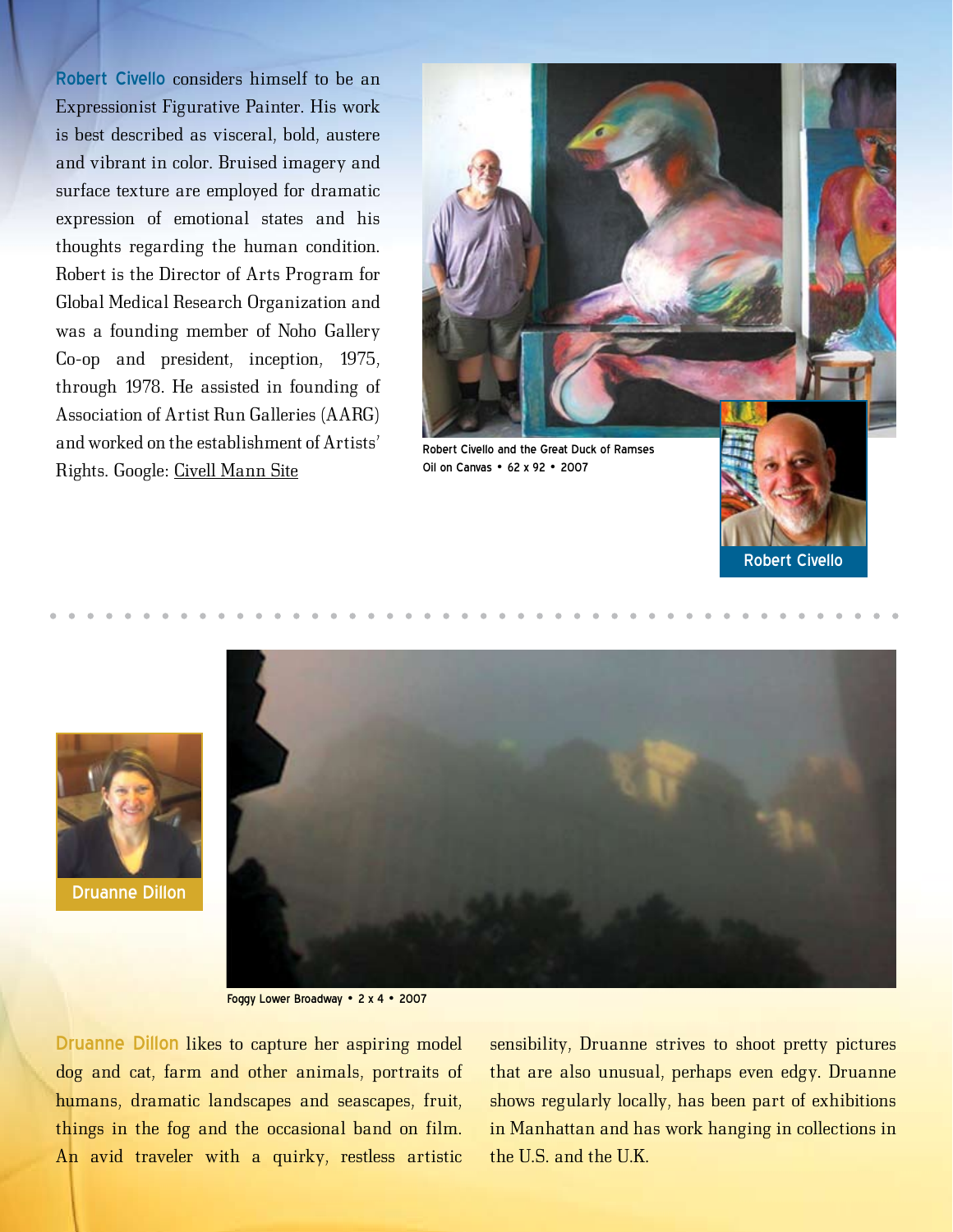

Anne Erickson is a Certified Medical Illustrator. She studied at Pratt Institute and dissected cadavers before attending Johns Hopkins School of Medicine for a Masters of Art degree in Medical Illustration. Her projects include surgical atlases, medical-portraiture. Anne Erickson

legal demonstrative evidence and editorial work. Recently, reacting to the negative effects of too much computer work and exposure to the Northern Renaissance palette, she has begun to stray into oil



Osteoarthritis Progression, drawing for print • 2007



Blue Nebula Glass • 32" x 10" • 2005



Jeanine Erickson is a Stained Glass Artisan whose glasswork is essentially multi media pieces that can include art glass, hammered copper sheet & wire, ceramics, fossils, agate slices & fused

glass pieces. She makes creative use of negative space and decorative soldering to augment the design she has in mind. The finished work can result in a box, mirror or a large panel.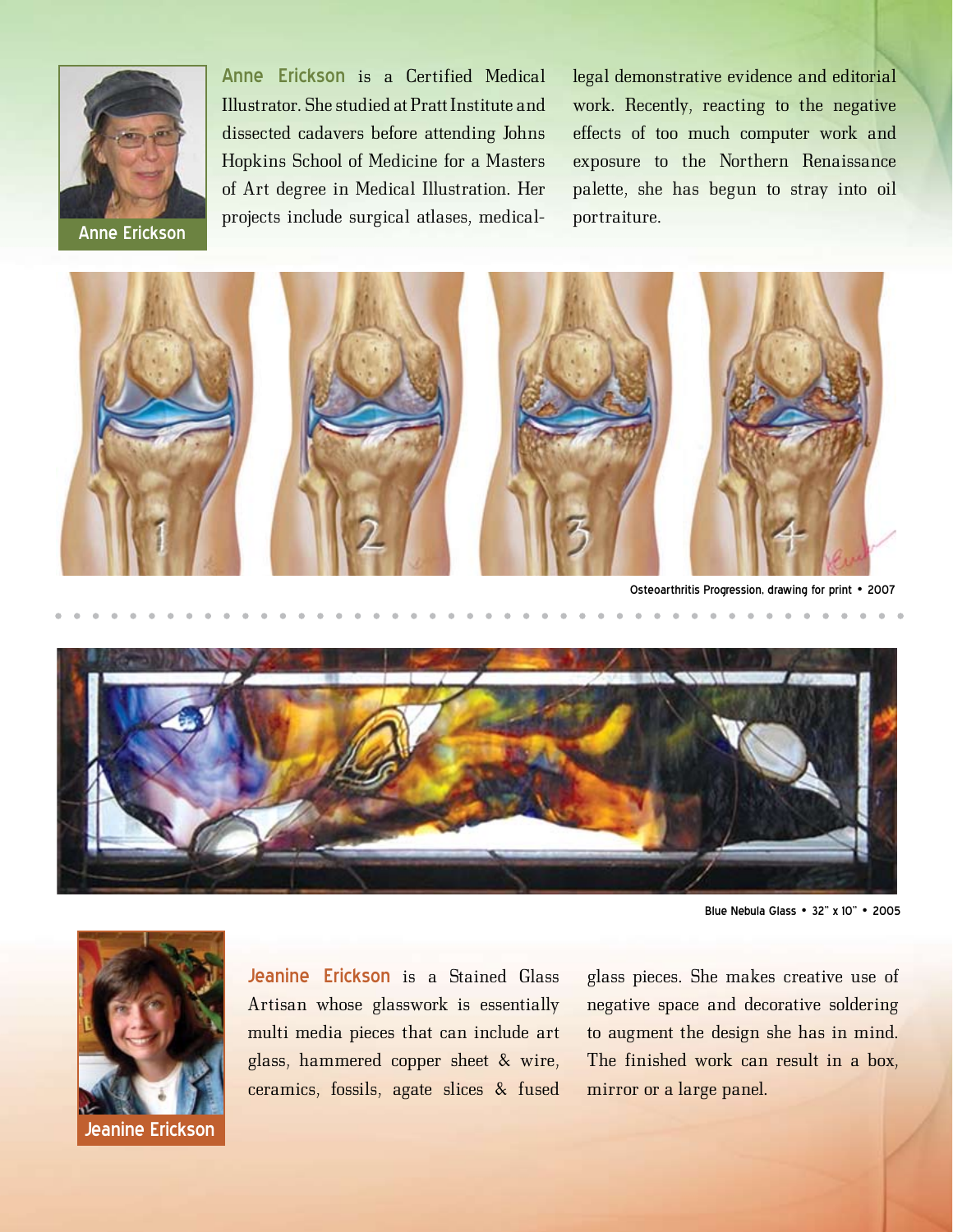

Paul Frahm



Images from "A Staten Island Ferry Tale"

Illustrator Paul Frahm grew up in Portland, Oregon. He attended Stanford University and graduated from the University of Oregon, then studied at The Art Center School in California. He got his start in advertising in San Francisco because he could draw storyboards. His

40-year career took him to New York, Paris and back to New York, working at several major ad agencies and winning many awards as an Art Director, TV Producer and Film Director.

Cheryl McNamara is an artist who uses the figure as a force to inspire work that mirrors



an essence of beauty and emotion in life that is there for those who choose to see it. She produces a visual documentation of the spirit and joy for life that she possesses.

Cheryl is a Bachelor of Fine Arts graduate of Mason Gross School of the Arts, Rutgers University.



Cup of Tea • 36 X 40 • 2003 • oil on canvas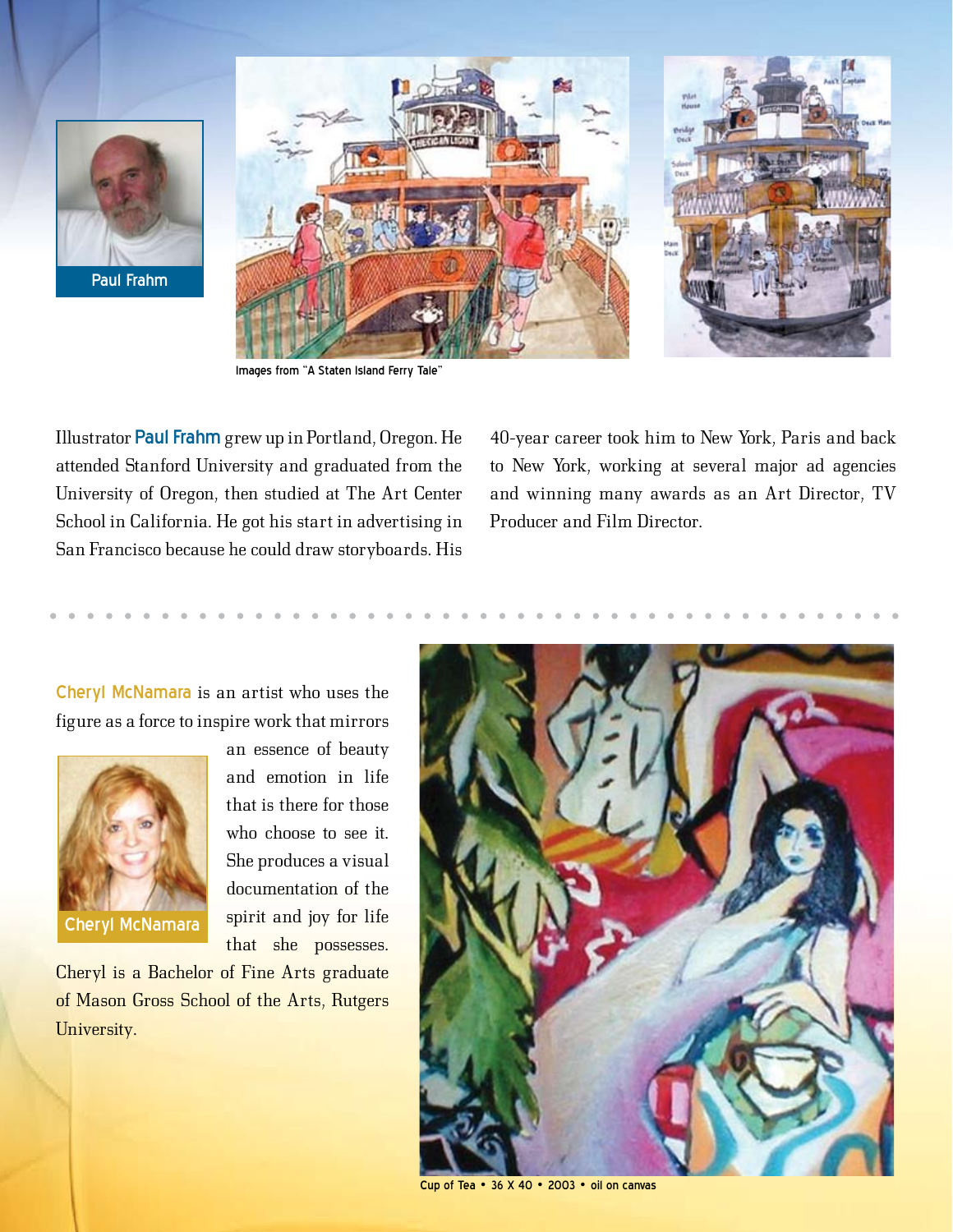

Afternoon in the studio of Alan C. Myers: A moment stopped, captured. A glance abstracted into a stare. That stare becomes that frozen, studied moment. The plastic elements of painting explain thus describe that simple fragment of time within a Alan C. Myers **Formal complexity.** While complex it is also Review, Autumn 2003) sparse. Thin layers of powered pigments hand ground into paint suspended into personal formulas of oil mediums are marks upon the picture support. The thin layers are saturated color but translucent allowing colors to visually mix on the surface. Powered pigments are also suspended in molten beeswax-encaustic wax painting technique. The difference between the wax and oil is a satin area abutting a gloss area. What might be sharp abstracted geometric areas are soft

edges blending into the next area or shape of color. Thus the juxtaposition of bright, dull, sharp, soft, thick, thin layers of paint brush marks explain life through this visual language of ideas. (Otto Tomasch, New York Studio Tours, Baltimore Arts



Fahne von mein Traum • Oil wax on canvas • 12" x 12" • 2007





Rebecca Poling • Oil on panel • 16x24 • 1994

Jack Putnam is largely self taught, but was blessed to grow up among talented artists who taught by example. He concentrates almost exclusively on painting and photo-graphing waterfront and waterway subjects, especially the tugs of New York Harbor.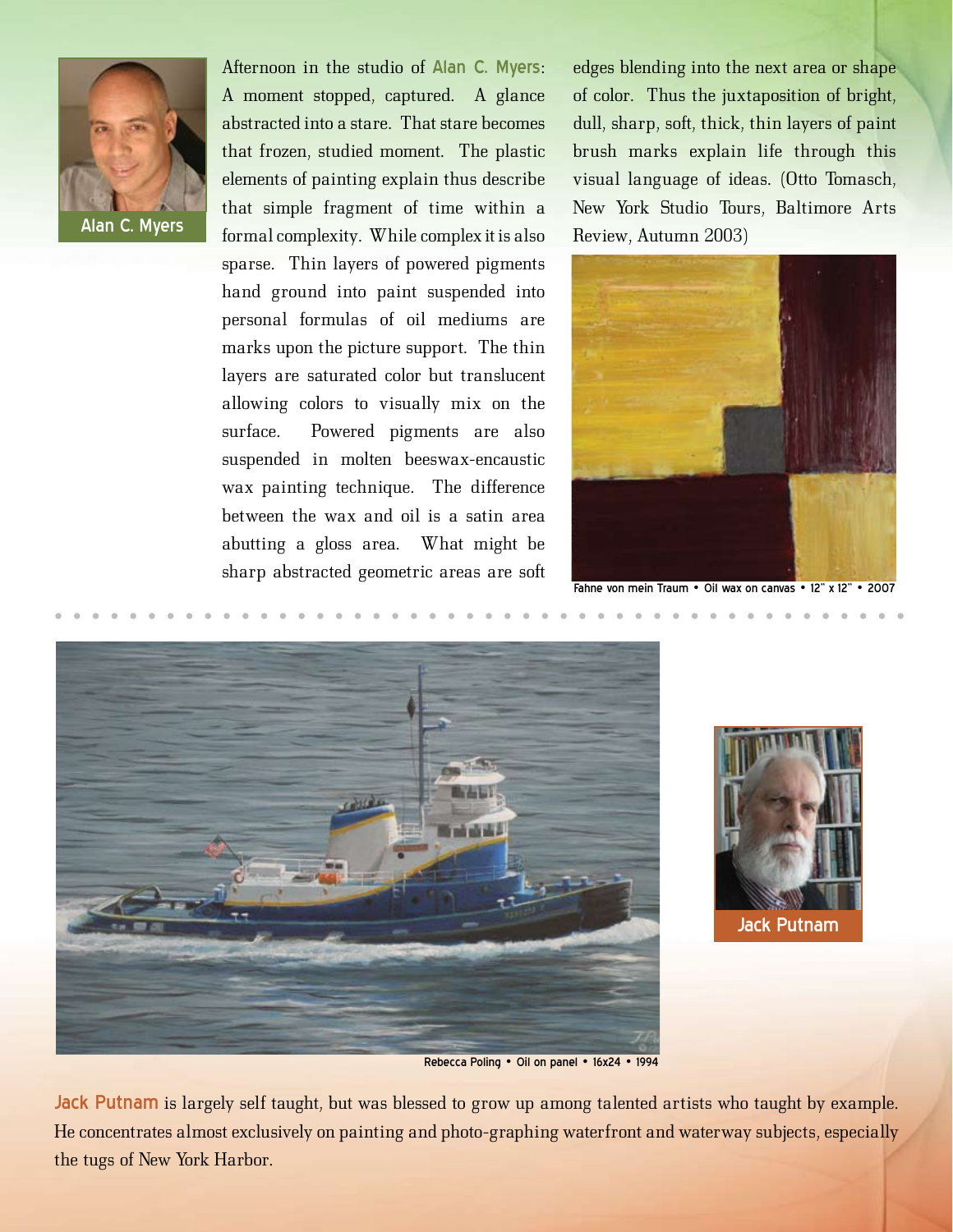For the past 30 years, Dutch-born artist Yvonne Simons has chosen the human figure as her visual point of departure. She "has an innate sense of Dutch light within me and a need to express it in my work." The



nudes can be abstracted to traces of lines, free of gravity, weaving themselves in and out of negative and positive space, or can be clearly defined in stark singular forms. Although the sensuality of the human body is suggested, it

is the pleasure of composing lines, strokes and color, which may take on the form of a limb, a thigh, an arm or a belly, making for a dynamic composition, which compels her to paint the human figure. Ms. Simons is a Fulbright recipient due to her work in the Women in the Arts movements in Holland in the '70s. Her work is shown in Europe and the United States, where it is in many private collections. www.yvonnesimons.com



The Goltzius Series I • 2007 • 92'



Michi Yamaguchi is an artist who focused on city scapes, the human figure and still-lifes in acrylic on canvas and paper. His career in architecture informs his painting. He has served as a volunteer Archivist at The Leslie-Lohman Gay Art Foundation where he is a member of the Queer Men's Erotic Art Workshop. He is a member of the (LGBT) ArtGroup and has moderated the Life Drawing class at GMHC. He has exhibited his work in many group shows including the American Association of University Women Annual Art Show, Tom of Finland, Visual Aids' Postcard from the Edge and The LGBT Community Center. His work is in the permanent collection of the Leslie/Lohman Gay Art Foundation and many private collections.

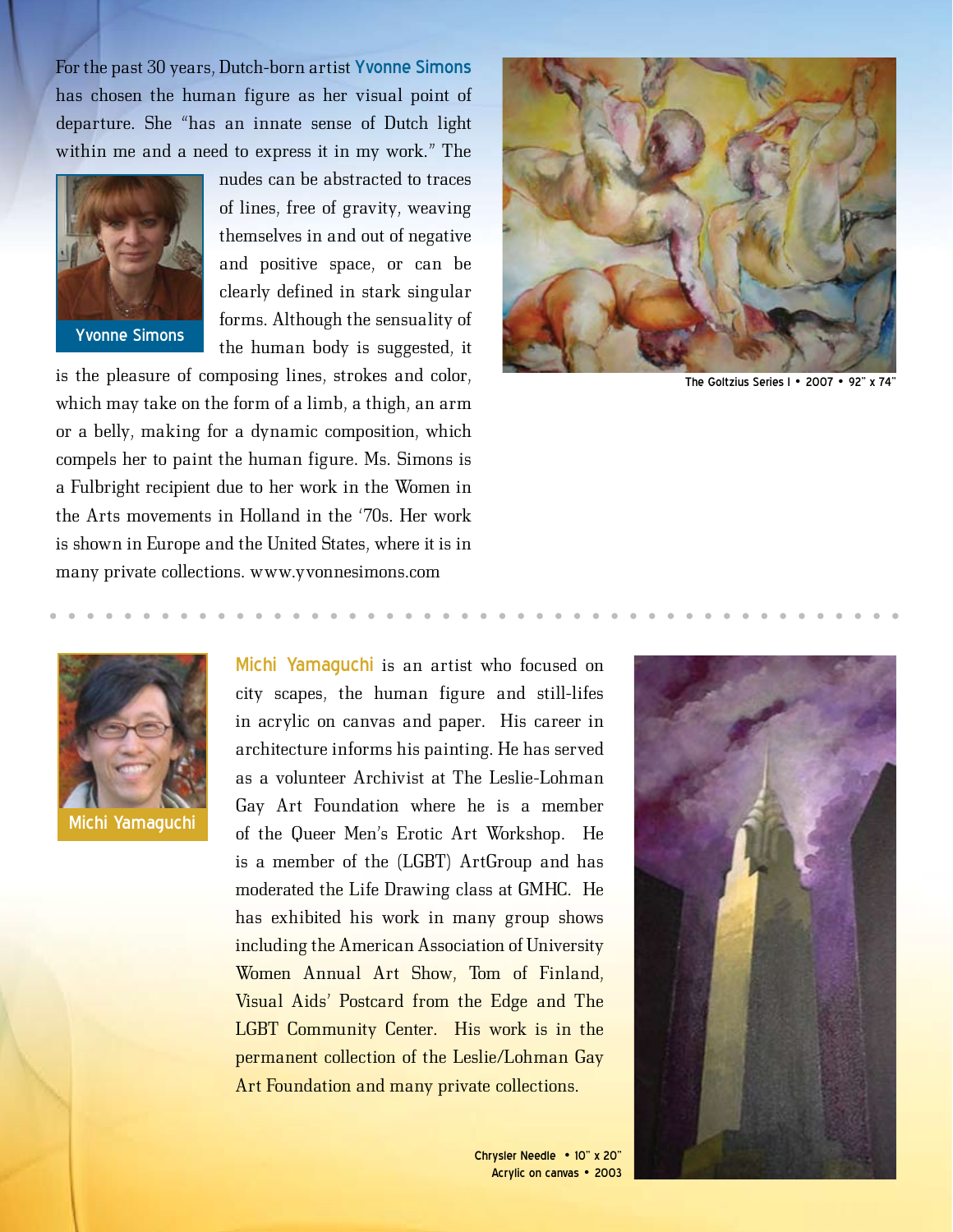

John Zwaryczuk is a conceptual artist. He is a native New Yorker, received training at the Art Students League in Manhattan. John combines sculpture and paint.



Hinge Wood sculpture • 2007



Barb Zwar is a conceptual artist. Born in England, Barbara came to New York in 1984. She loves to work with the ceramic medium creating mainly human and canine forms.